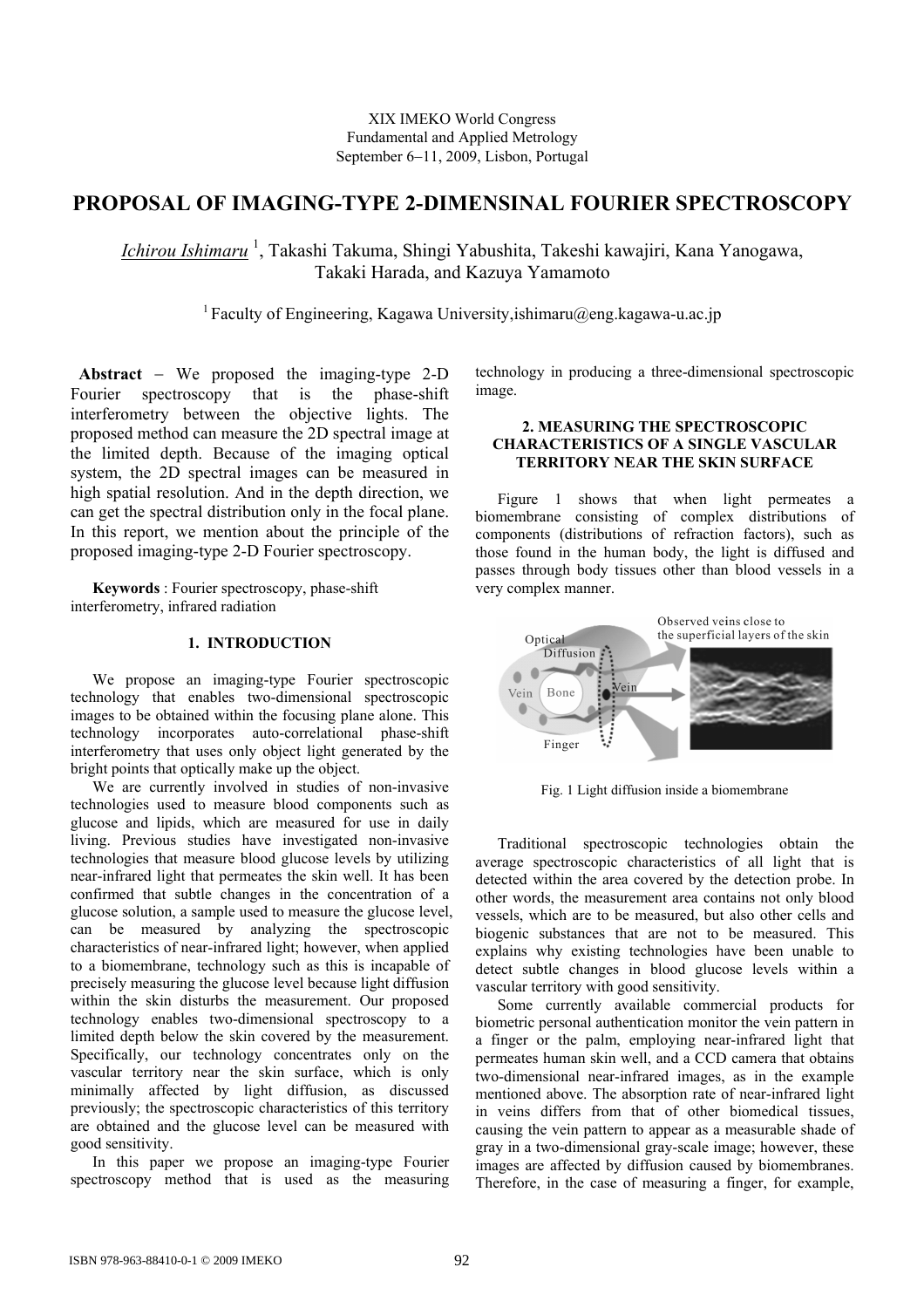the observed images of vessels can be indistinct in the skin territory on the opposite side of the finger from the detector, as well as being affected by the shadow of the bone located in the middle of the biomembrane. Thus, vessels such as these are indistinguishable from bone; however, vessels that are close to the skin surface on the side of the finger near the detector are captured well by the detector, without being greatly affected by the diffusion caused by biomembranes. For this reason, vessels such as these are observed clearly in two-dimensional gray-scale images, which are a kind of clear-cut shadowgraph. Vein authentication technologies are based on this phenomenon. They optically select images of those vessels close to the skin surface of just one side of a finger, for example, and observe these images. In this type of observation image of blood vessels close to the skin surface, patterns that are created by bone and other unwanted elements within the body are blurred by optical diffusion. For this reason, binarization or some other simple image processing can extract the pattern and authenticate an individual vessel. Blurred images caused by the light diffusion of biomembranes can be a problem; however, these authentication technologies exploit this situation, and optically remove unwanted patterns by blurring. Thus, these technologies optically detect the vessel pattern only in the superficial layers of the skin, disregarding the deeper internal structure. There is one remaining problem with these traditional technologies: although they can identify the positions of the vessels in an image using near-infrared light, they are unable to measure the spectroscopic characteristics of the vessels because no existing technology enables threedimensional spectroscopy.

We therefore propose a three-dimensional spectroscopic measurement technology that enables the measurement of spectroscopic characteristics. The observation area is highly focused using this technology. In terms of depth, it penetrates only the superficial skin surface; horizontally, it covers only the vascular territory. This proposed technology enables the measurement of the spectroscopic characteristics of a vascular territory that lies close to the skin surface, and is little affected by optical diffusion.

## **3. PROPOSED THREE-DIMENTIONAL SPECTROSCOPY MEASUREMENT TECHNOLOGY**

### *3.1 Imaging-type Fourier spectroscopy method by phase-shift interferrence between object lights*

Figure 2 shows the case of a sample that is illuminated from a single bright point that optically comprises an object and is emitted as a group of divergent light rays. The objective lens converts these light rays into a parallel beam of light. Some of the rays that comprise this parallel beam are called the "fixed group of light rays", while the rest of the rays are called the "movable group of light rays". Our technology incorporates a phase shifter that is installed on the Fourier transform plane of the objective lens, and can precisely add any given phase difference to both the fixed and movable groups of light rays. The technology concentrates these groups of rays using an imaging lens to produce an image on the detector.[1]-[4]

Figure 3(a) shows an example of observed changes in the intensity of the interfering light, at a single pixel, that is caused by phase shifting. This figure is commonly known as an "interferogram" in Fourier spectroscopy. Applying the Fourier transformation to this interferogram, we can obtain a spectroscopic characteristic; namely, the relative intensity of light for each wavelength (Fig. 3(b)). A two-dimensional detector such as a CCD camera can be used to obtain these characteristics for all pixels, thus enabling two-dimensional spectroscopy.



Fig. 2 Imaging-type Fourier spectroscopy method by phase-shift interference between object lights



Fig. 3 Interferogram and Spectroscopic characteristics

#### *3.2 How interferograms are generated*

Here we discuss in detail the principle that creates changes in the intensity of interfering light, which is known as an interferogram. In Fig. 4, the horizontal axes denote the relative changes in the light path length between the fixed and movable groups of light rays, as caused by movement of the mirror of the phase shifter. These changes in light path length represent changes in phase. The vertical axes indicate the imaging intensity at a single point on the plane on which the image is produced.

Figures 4 (a), (b), and (c) show examples of three different wavelengths: (a) represents light with the longest wavelength, (b) that with a medium wavelength, and (c) that with the shortest. The dashed-dotted line running vertically through the middle of Fig. 4 indicates the states of the fixed and movable groups of light rays with no relative phase difference applied. In short, the vertical line denotes the original points in the phase shifting. In other words, at these original points the light states are the same as those of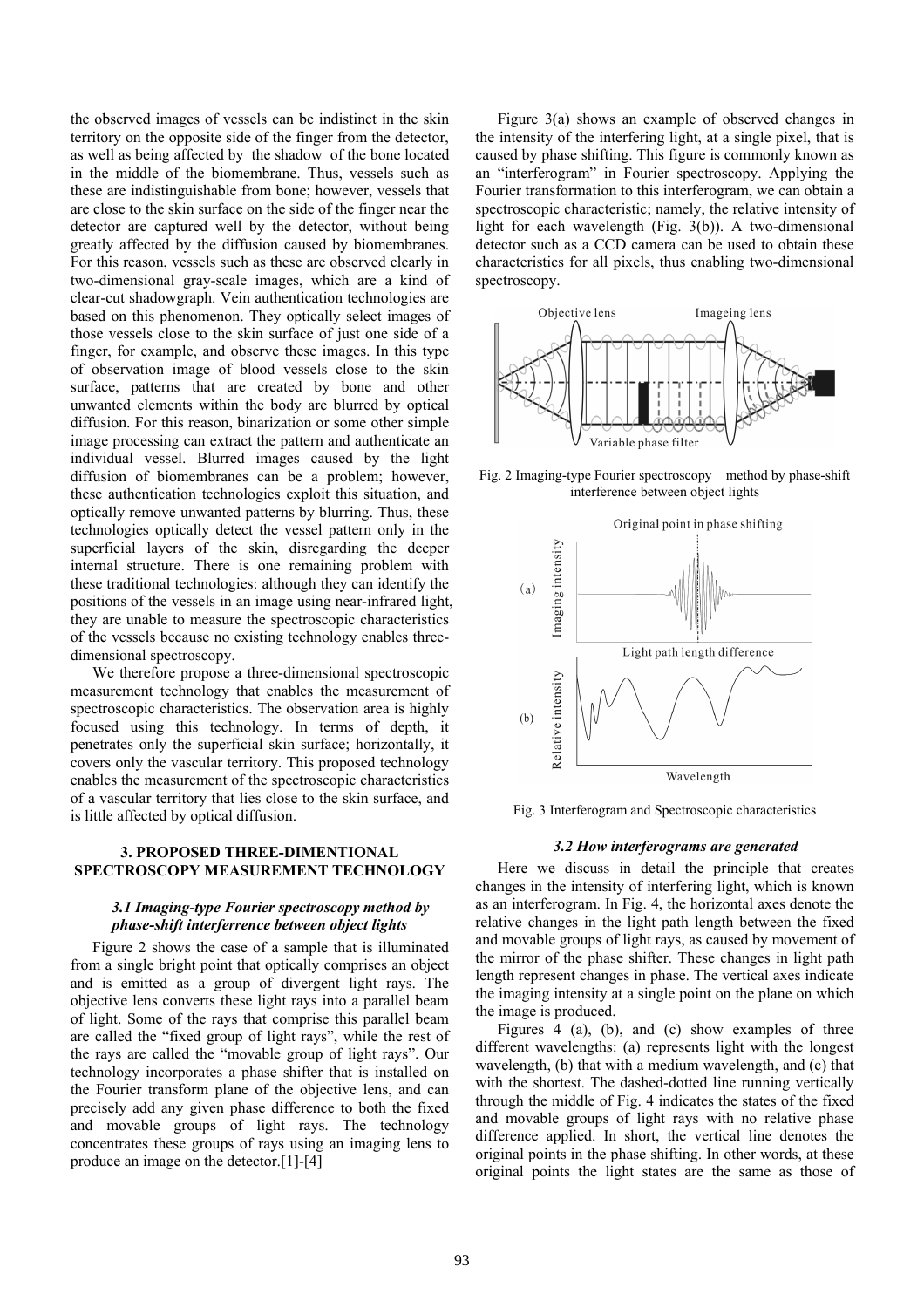common imaging optical systems. The two beams reach the imaging surface without a difference in phase, thereby strengthening the mutual interference. The beams thus create strong bright points that result in a high imaging intensity. Next, we set a relative difference in light path length between the two beams. As we make this differentiation, when the difference between the light path lengths of the two beams is equal to an odd-number-multiple of the halfwavelength, the mutual interference that occurs between the two beams causes weakness in each beam, resulting in a lower imaging intensity. When the difference in light path length is a whole-number multiple of the wavelength, the interference between the two beams again causes enhancement of both, thereby increasing the imaging intensity. Thus, as we increase the path length difference, the change in imaging intensity grows cyclically larger and smaller due to interference between the two beams. As shown in Fig. 4, this change in imaging intensity occurs with a longer cycle in the case of a long wavelength of light (Fig. 4 (a)); the shorter the wavelength of light, the shorter the cycle becomes (Fig. 4 (b) and (c)).

Corresponding to phase shifting for each wavelengthIn spectroscopic measurement that employs multiple wavelengths, changes in light intensity caused by interference among different wavelengths are added and detected as brightness changes; this is known as an interferogram, as shown in Fig. 3(a). At the original point of the phase shift (indicated by the dashed-dotted line in the middle of Fig.  $3(a)$ ), where there is no relative difference between the path lengths of light from the fixed and movable beams, there is constructive interference between the two beams regardless of wavelength. [Please check that this translation reflects your intended meaning.] Therefore, the imaging intensity is also very high in terms of the measurement value, which is the sum of the multiple wavelength intensity changes (Fig. 3(a)).

As the difference in light path length increases, however, the imaging intensity, which is the result of the summed intensity changes for each of the different wavelengths, remains relatively low because the intensity change for each wavelength has a different cycle. For this reason, in an interferogram the brightness gradually diminishes as the difference in light path length increases. These changes in imaging intensity are characteristic of those observed in an interferogram. An interferogram provides a waveform that is the sum of single-cycle changes in imaging intensity for different wavelengths; therefore, we can obtain the spectroscopic characteristic (shown in Fig. 3(b))—the intensity for each wavelength—by applying the Fourier transformation to the interferogram waveform data.

#### *3. 3 Advantages of applying the proposed technology to blood glucose level sensors*

According to imaging theory, only the group of light rays that leaves the focusing position can produce an image that is an interference figure, because these rays alone can share identical phase on the imaging surface. Seen from a different perspective, we can conclude that we can only measure the spectroscopic characteristics at the focusing position, because light rays arising from other positions do



Fig. 4 Changes in imaging intensity

not contribute to the creation of a clear interferogram. Our proposed technology, which utilizes two-dimensional spectroscopic measurement within the focusing plane,enables a two-dimensional spectroscopic image of a biomembrane to be obtained with limited depth covered by the measurement. Biometric authentication technologies using vein pattern recognition take advantage of the image blurring that is caused by light diffusion inside a biomembrane to obtain near-infrared images of the superficial layers of the skin that are only weakly affected by light diffusion. Using these two effects, our technology is able to obtain clearer two-dimensional near-infrared spectroscopic images of the surface of the biomembrane, thereby enabling the measurement of spectroscopic characteristics in a limited space of a vascular territory; this in turn opens up a method for the measurement of blood glucose levels with improved sensitivity.Conventionally, it is known that the glucose

## **4. EXPERIMENTAL MEASUREMENT OF A NEAR-INFRARED SPECTROSCOPIC IMAGE OF FINGER VEINS**

Figure 5 shows the structure of the optical system we employed in measuring three-dimensional spectroscopic images. To observe veins close to the superficial layers of the skin, this optical system radiates near-infrared light onto the skin and detects the reflected light. A xenon lamp is used as the light source in this system because of its efficiency in near-infrared emission. The objective lens of the system focuses the group of light rays reflected from a single point on the focusing plane into a beam of parallel rays. The phase shifter is a partly movable mirror that we manufactured ourselves, in which half of the mirror surface can move with good precision. We installed this mirror at an angle of 45 degrees to the light axis of the parallel beam; the reflected light is concentrated through the imaging lens and onto the detector. By radiating half of the parallel beam onto this movable section of the mirror, we can create a relative phase difference between this half of the beam and the remaining half that reaches the fixed portion of the mirror. Figure 6